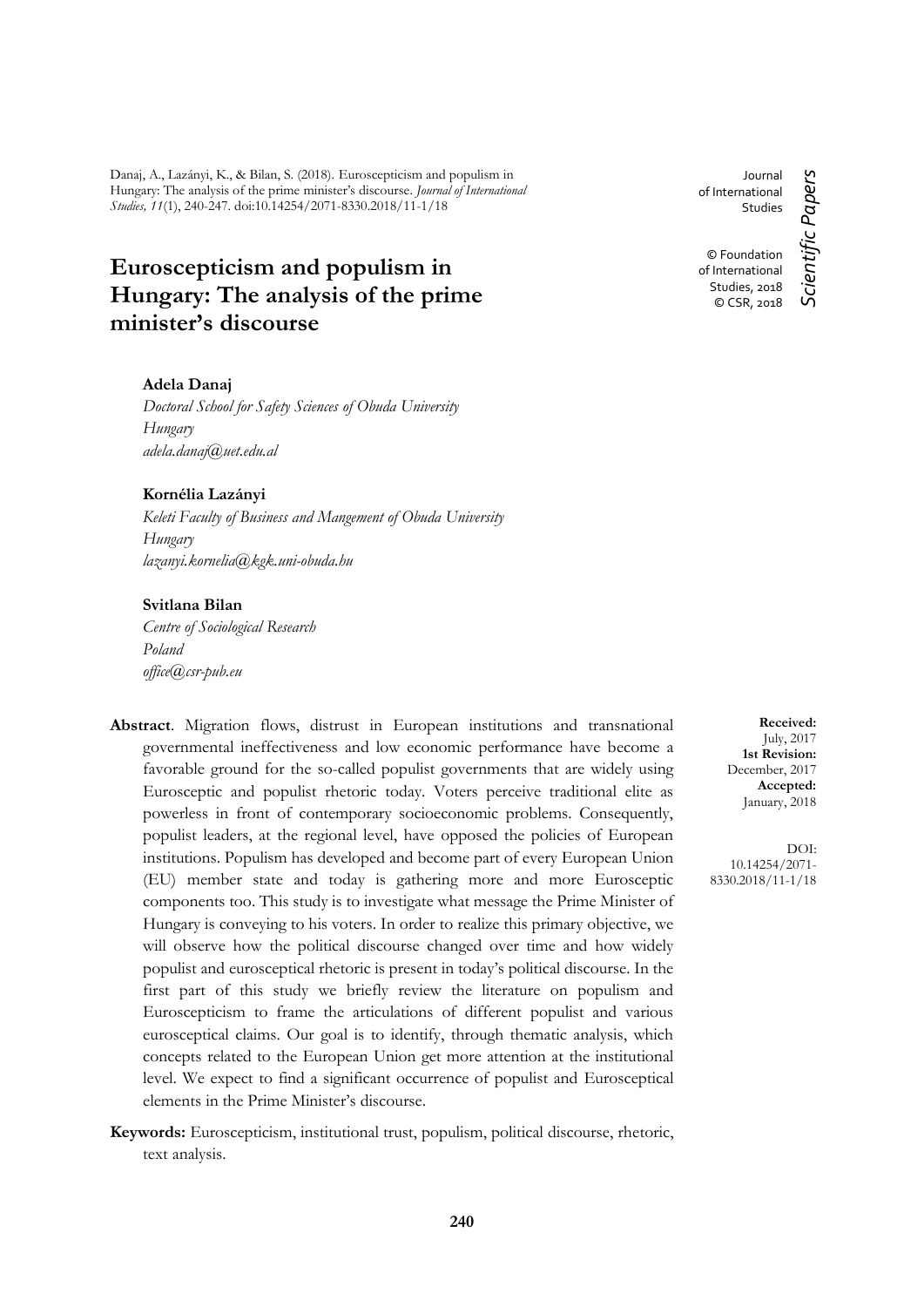**JEL Classification:** A13, A14, D7

### **1. INTRODUCTION AND THEORETICAL FRAMEWORK**

Financial insecurity, distrust in institutions, governmental ineffectiveness and low economic performance have become today a favorable ground for the populist parties to campaign against. In case of low institutional trust voters perceive traditional elites as being powerless in front of numerous contemporary socioeconomic problems (Mudde, 2015).

Since institutional trust is a dynamic relationship of the individual and the institution relevant to the life of the individual, the scope of institutions to be trusted varies from individual to individual (Hurley et al., 2013). The primary institutions to be considered in this regard are police, the legal system overall, healthcare and education system and finally the groups (institutions) involved in policy-making (Rousseau et al., 1998). In this latter group some individuals only consider local and national institutions, others, on the other hand, include here the institutions of the European Union as well.

Although trust - at least to a certain extent – is mostly a personal feature (some people are rather trusting while others are not so easy to trust), the level of trust is also influenced by individual experiences and his/her social surrounding (Hudson, 2006). When there is a lack of direct personal experience, stories of others, rumors and official broadcasts are much more appreciated (Mischler & Rose, 2001). In such cases the trend and disposition of political discourse of the actual political elite can be determining. While institutional trust is strongly related to power dynamics, including (but not limited to) forms of power (social and political), it has major implications regarding the power base of the political elite as well (Bachmann, 2001).

Institutional trust is often expressed through value judgment (Shockley et al., 2015). The nature of the relationship can be qualified as supportive, neutral or opposing. The magnitude of institutional trust however is very hard to quantify. Same as all individual inclinations it does not only differ from individual to individual, but is heavily influenced by the actual mood, time and personal (direct or indirect) experiences (Sharma & Gursoy, 2017).

Institutional trust gains extreme importance in the light of the European integration process, which – according to Luigi Zingales – is often placing the interest of one country against the interest of another, or in occasions against that of the whole European Union. The situation is even more tricky, if we consider the Eurosystem for which the countries gave up their monetary sovereignty, which has led to a certain discontent towards the political system, thus feeding the rhetoric of populist parties and undermining democracies and the European integration project as such (2014).

Consequently, populist parties, at the regional level, have been opposing the policies of European institutions, creating, or fostering mistrust in the institutions of the European Union. Thus, Eurosceptic discourse, using a narrative with a realistic background, has become a crucial component of campaigning for rising populist parties. As argued by Taggart and Szczerbiak, Euroscepticism has developed to become part of every European Union (EU) member party system (2002:9), while sometimes Euroscepticism has also elements of populism in it (Taggart, 2002:69). As it has been many times argued that in Hungary (Enyedy, 2015:244) and in Poland populism may take place as a governmental force. Moreover, as these two abovementioned cases show, the EU international constraints can be easily bypassed for a certain amount of time, undermining liberal democracy (244: 2015) and slowing down the EU integration process.

Populism can be defined in terms of ideology but is also conceived as a political strategy for certain leaders to get power and win (Weyland, 2001). Populism can be seen as an ideology and as a political strategy, but not necessarily these two go together (Kiersi, 2015; Bilan & Demkiv, 2017).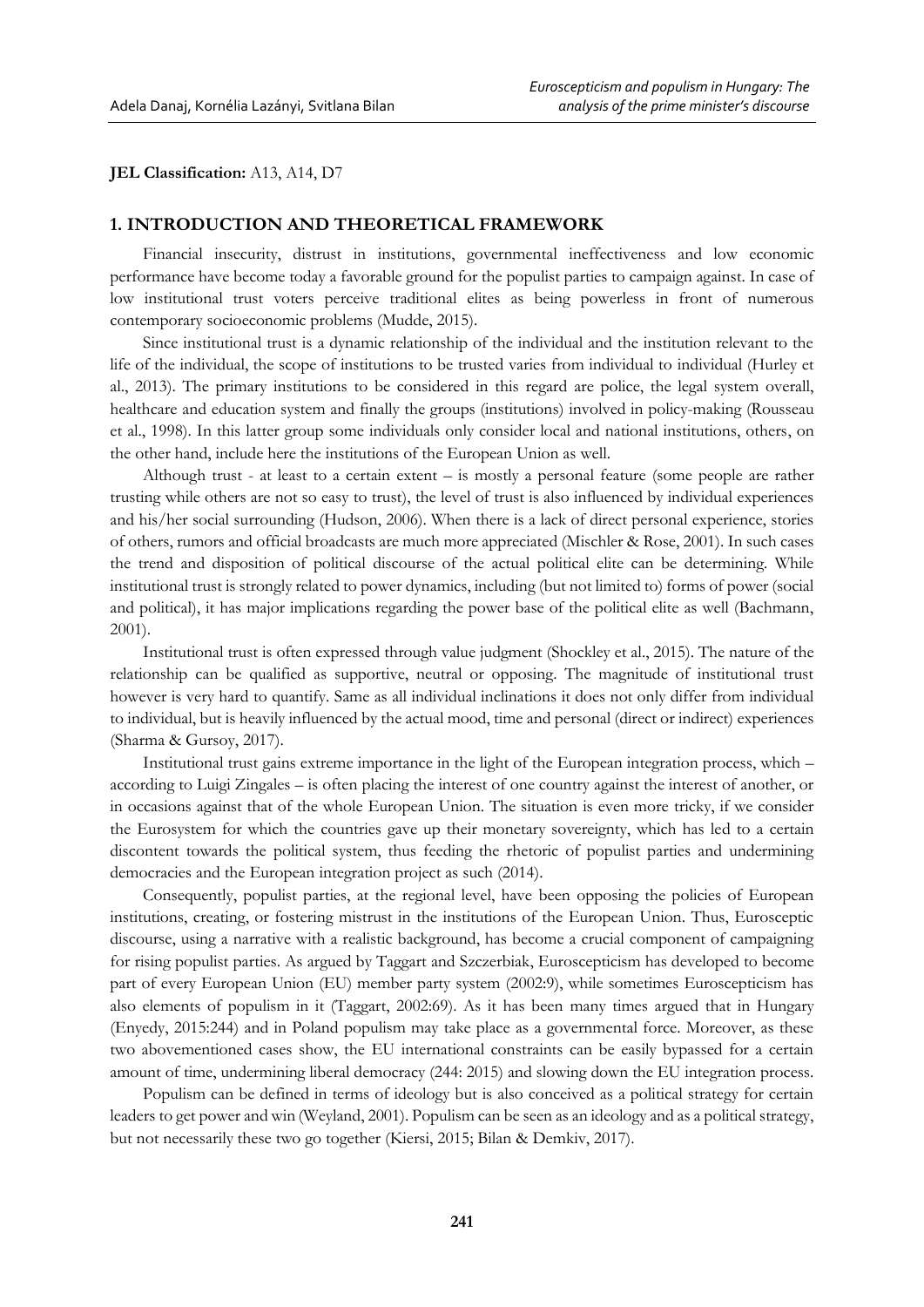The purpose of this study is to identify through computer-assisted thematic analysis with instrumental approach, the discursive pattern which combines Euroscepticism (lack of trust in European institutions) and the populist approach. More specifically, this study wants to investigate what prevails in the message that the acting Prime Minister is conveying to Hungarian voters.

## **2. METHODOLOGY**

In order to investigate what message the Prime Ministry conveys to his voters regarding the European Union, and especially whether to trust the Euro itself, interviews by the Hungarian Prime Minister since 2012 has been be used. Only interviews in English that appeared on the government's website have been analyzed (Kormány. hu, 2016). A sample of thirty 30 interviews which cover the period from 2012 to 2016 has been used. The selection of the period has been made in accordance with the goal of the research. During this period Viktor Orban was the Hungarian Prime Minister and in the meanwhile he was campaign for the Parliamentary elections of 2014.

The analysis focused particularly on 2014 and 2015 and observe the changes of the themes before and after the elections. We decided to analyze interviews instead of speeches and party manifesto because populist leaders tend to have different approach and discourse in line with the composition of the audience. Speeches are usually consciously prearranged, while interviews should be more unpremeditated and spontaneous.

To conduct the study quantitative text analysis with instrumental approach was used to measure populism and Euroscepticism in the leader's discourse. Instrumental quantitative text analysis was proposed because it allows to treat large scale of texts as data in form of words and not as a discourse to be interpreted. Moreover, it can assure sufficient reliability and it is systematic, hence enables comparison over time and space, and circumvents the possible subjectivity of coders, since no human coder is involved. In order to conduct this study, a dictionary-based approach was followed.

Dictionary based approach is the method in which a computer allocates text unit to an a priori or a posteriori defined coding scheme. Due to the nature of populism and Euroscepticism the dictionary based method seemed the most appropriate, since it left to the researchers more freedom to adapt the operationalization to the theoretical framework. The dictionary categories which we decided to use (e.g. immigration, anti-elitism, exclusionism, Euroscepticism) are a priori reasoning (a more detailed description of the dictionary of the computer-based quantitative text analysis is provided in Table 1. based on Interviews of Primer Minister from 2012 and 2015 N= 30 Source: Hungarian Government Website). In order to create our categories, reference documents, article and literature about populism and Euroscepticism has been consulted. However, we are well aware that a dictionary to detect populism and Euroscepticism from the Hungarian leader discourse might also be implemented with other categories which might come from other interpretation of the theoretical background of populism and Euroscepticism.

In order to build the dictionary categories of populism we referred to some core concepts of the ideology which we translated in the categories. The categories' themes and concepts come partially from the theory and partially from the reality. The dictionary has been build taking into account the frequent occurrence in the data set and some ideas we had during the research process. For instance, the economic variable has been added at the end, as it is -according to our belief - a component of populism and it is becoming more and more tied to Eurosceptical argument. Since populism is based on the idea of democracy and anti-elitism opposing whom are above, in the category people- centrism and elitism, words such as referenda, direct, majority are used as level of measurement of populism. We decided to add a category which we called self-references since populist discourse is usually driven by the charismatic role of the leader. In this category words such as I, me, us, myself, my, mine, are included to measure populism. Populism is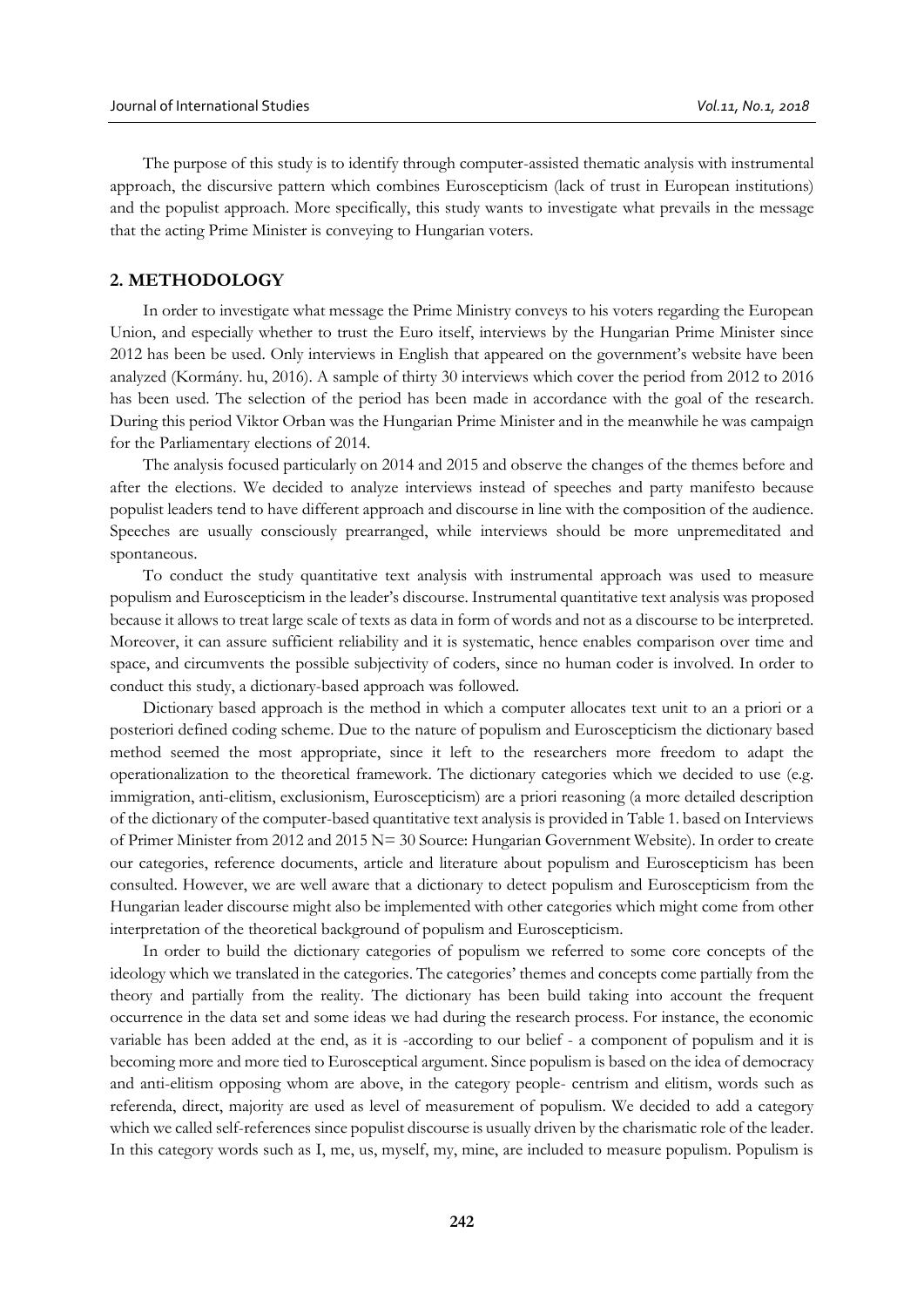also based on the exclusive and anti- immigration argument. Therefore, the category Exclusionism and Migration has been created and words such as asylum seekers, fence, immigration, terrorism are indicators of populism. The last two categories to measure populism are Protectionism and Conservatives where words such as multinational, foreign control, monopole, state intervention, family, Christianity, values, nation are level of measurement of populism. The last two categories have been created to measure Eurosceptical concepts in the populist discourse. In order to identify the Eurosceptical elements a category with negative instance has been created, words such as Brussellism, burocrats, forcing homogeneity, national sphere, Europe unable serve as level of measurement for Euroscepticism. As a cofounding variable we decide to create a category which embeds simple references to European Union. This category contains words such as European Parliament, Lisbon treaty.

Table 1

# Dictionary for coding **POPULISM Indicators of people centric and elitism expression.** absurd\*, admit, arrogant\*, betray, capitul\*, caste, common> sense, corrupt\*, class\*, \*deceit\*, demonis\*, \*democratic\*, \*direct\*, disgrace\*, elite\*, electorat\* , establish\*, freedom> expression, foreigner> control\*, famil\*, genuine, mafia, majority, patriocracy, private> sector, public utility, people, promise\*, propaganda, results> elections, referend\*, regime\*, rob\*, rul , serve> people, shame\*, so>called, suicidal> liberalism, Tax\*, tax> Payer, truth\*, treason, \*accountab\*, voter\*. **Indicators of exclusionism and anti – immigration policy.** Anti> terrorism, asylum> sekeer, belongs > Europeans, Black\*, border>control\*, crime\*, Increase> crimes, dishonest> solidarity, fence\*, \*lega \*, imam, immigration> bad, muslim\*, migration> affecting, \*migra\*, invasion\*, refugee\*, slam, stop> migration, jeopardize> livelihood\* CONSERVATIVISM **Indicators of Christian and Nationalistic values** Belie\*, blood, believe\*, Church, Christian\*, christian> culture, \*compet\*, custom\*, famil\*, God, ethnic> foundation, role, sovereignty, defend> Hungary, \*dependent\*, occup\*, pride, separ\*, state, strength> nation, strong > reform, transcend> nation Value\* **Indicators of protectionism as economic policy** Capital\*, commercial, eneterprise\*, employ\*, foreign> competition, foreigner >control , foreigner > owned, import\*, internationalism, local> business, market> regulation, multinational, monopol, quota, state>own, state> intervention, state> regulation, subsidies, ownership, tariff, tax> cut, trade EUROSCEPTICISM **Indicators which are used to identify the occurrence of the European Union topic as such.** Agreement\*, Border\*, Brussels, Commission, Council, ECB, European>Parliament, EU, Eurozone, European>crises, European>Union, Friends>Cohesion, Lisbon>treaty Maastricht> treaty, member\*, chengen> Agreement, treat\*, Troika, Junker, Tusk **Indicators which measures the occurrence of negative aspects and expression about The European Union and the European Integration process** Europe> not able, advantage\*, Alert\*, Brussels> attempting, Brussels> force, Brussels> tone, Brussellism, bureaucrat, battle> Brussels, Christian> identity , capable, clear, community> state, community> nation, competent\*, continuous> attempt, crise> zone, defend> Hungary, democratic, domestic, Europe> unable, Europe> divided, European> beaurocrat, European> crises, European > trade, Eurobabble, european > people, failure> comply, foundation, forcing > homogeneity, fraud> border, full> blooded, growth, Hungarian> interest, Hungar\*, imposing> rules, inadvertent > effect\*, lack> unity, lacking> Brussels, management> of, member, nation, national> responsibility, national> sovereignty, national> sphere non> existent, norm\*, power\*, practice> contradicts, practice> Brussells, pressure, prevent> to, prospective\*, provision\*, rewriting> border, root\*, sanctions> against, reduce> authority, undermine> sovereignty, sphere> authority, spiritual

*Source: own compilation*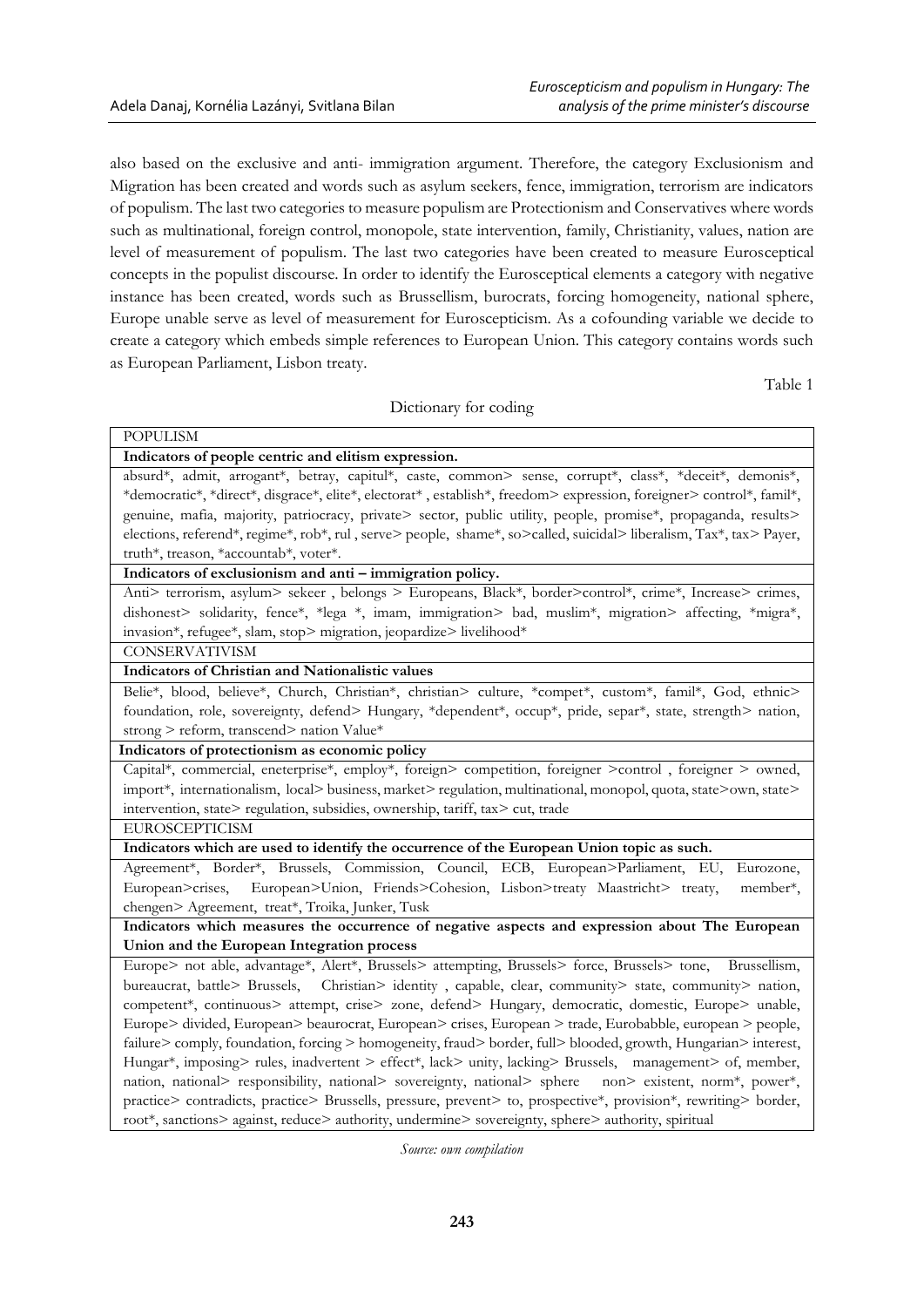Once the code scheme has been finalised the second step has been to use the open software Spitta to identify how many words of the dictionary where present in the interviews. Previously, the interviews have been coded by hand into units of analysis. (The unit of analysis is a clause, thus a part of a sentence with its own inflected verb and associated object and subject.) The total number of observations (the unit of analysis) was in total 6866. The outcome that has been obtained by the results of the software Spitta being statistically analyzed by the software R - Studio.

# **4. EMPIRICAL RESULTS AND DISCUSSION**

According with the descriptive statistics, the dictionary covers a substantive number of words which appears in the interviews released by the Prime Minister.

Table 2

| . .<br>Table 2<br>Frequencies of various items (N=6866) |                     |                     |                               |              |               |                   |                     |
|---------------------------------------------------------|---------------------|---------------------|-------------------------------|--------------|---------------|-------------------|---------------------|
|                                                         | -References<br>Self | People<br>- Elitism | and Migration<br>Exclusionism | Conservatism | Protectionism | European<br>Union | Skepticism<br>Euro- |
| Frequency                                               | 3488                | 910                 | 367                           | 509          | 251           | 546               | 1313                |
| Ratio $(\%)$                                            | 51.1                | 13                  | 5.3                           | 7.3          | 3.6           | 8.9               | 19.12               |

Frequencies of various items (N=6866)

*Source*: own compilation

As we were expecting the Self–reference variable covers a significant part of the interviews (51%), although this is not a substantive information, due to the facts that the category englobes subjects and pronouns and has been created to control this kind of data. However, it shows a significant predominance in the entire sample. More interesting for the purpose of this study is the frequency of the people centric and euro – skeptical discourse. As we were expecting, one of the main component of the populist discourse, People Centrism and Elitism have close frequencies to the Eurosceptical rhetoric (13%- 19%). However, the Eurosceptic concepts seem to prevails. Moreover, the variable People-Centric Elitism, Exclusionism, Conservatism, Protectionism cover in total 29 % of the data.

Beside the observation of the frequency in the entire sample, a second analysis has been conducted. Due to the small sample it is not possible to compare those categories over time. In the data set, years such as 2012 and 2016 are purely covered respect 2014 and 2015. However, it is possible to attempt a meaningful comparison between 2014 and 2015, which might be improved in the future enlarging the sample and collecting interviews over a greater time series.

In 2014 Parliamentary elections took place in Hungary so we decided to observe how the discourse changed from 2014 to 2015. Specifically, we wanted like to observe if the concepts highlighted in the dictionary increased or changed after this crucial year. This comparison is interesting because it makes possible to identify which is the tendency and the direction of the Prime Minister.

The new sample including 24 interviews, allows as to do compare 2014 and 2015. Moreover, the number of interviews in the two years doesn't differ significantly (2014 = 9 interviews, 2015 = 15) and it is the best sample we can aggregate from the data set. In order to compare the variable of interested over the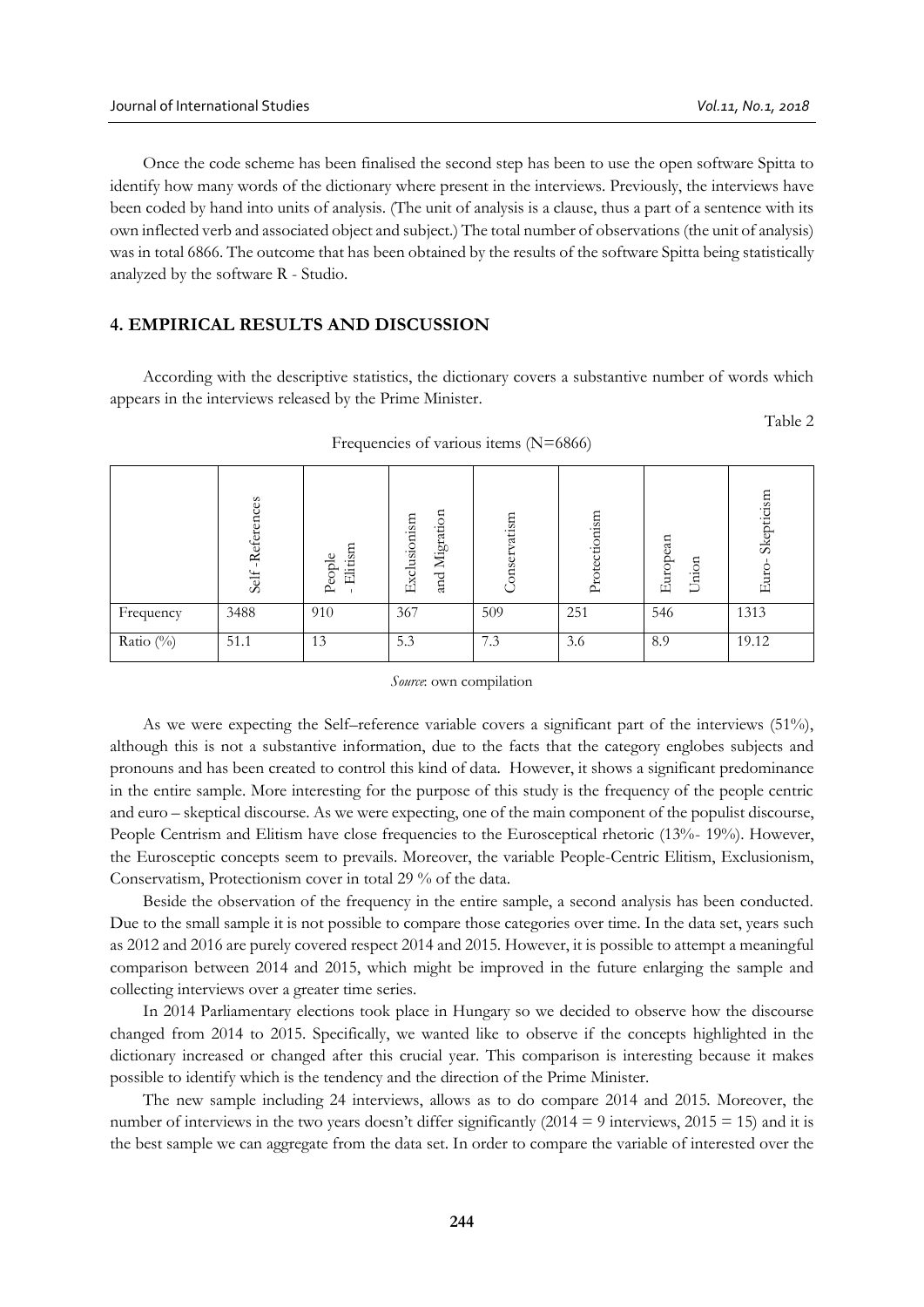2014 to 2015. We create a subset and the new sample decreased. The number of observation (recording unit) are 5506. We observed the frequencies and occurrence of the words in each recording unit of the interviews which took place in 2014 and 2015. We divided it in two scales. Afterwards, we compared the occurrence of the two scores over the 2014 and 2015. For instance, in Table 2.1 Occurrence 1 – 3 counts all the observations where the words of the dictionary occur in a recording unit of analysis one, two or three times. Occurrence 4 – 5 counts the recording unit where the words of the dictionary occurs 4 and 5 times. In tables 2.3, 2.4,2.5, due to the fact that the maximum values in the descriptive statistics was 7, the same number has been used as maximum score in a recording unit.

# **4.1 Populist Rhetoric**

The results (Figures 1-5) show that after the Parliamentary election in 2014 the occurrence of words which are categorized as populist increased over time. The results show that theme such as People centric and elitism, self-references and exclusionism and anti-immigration rhetoric have a tendency to increase substantially.



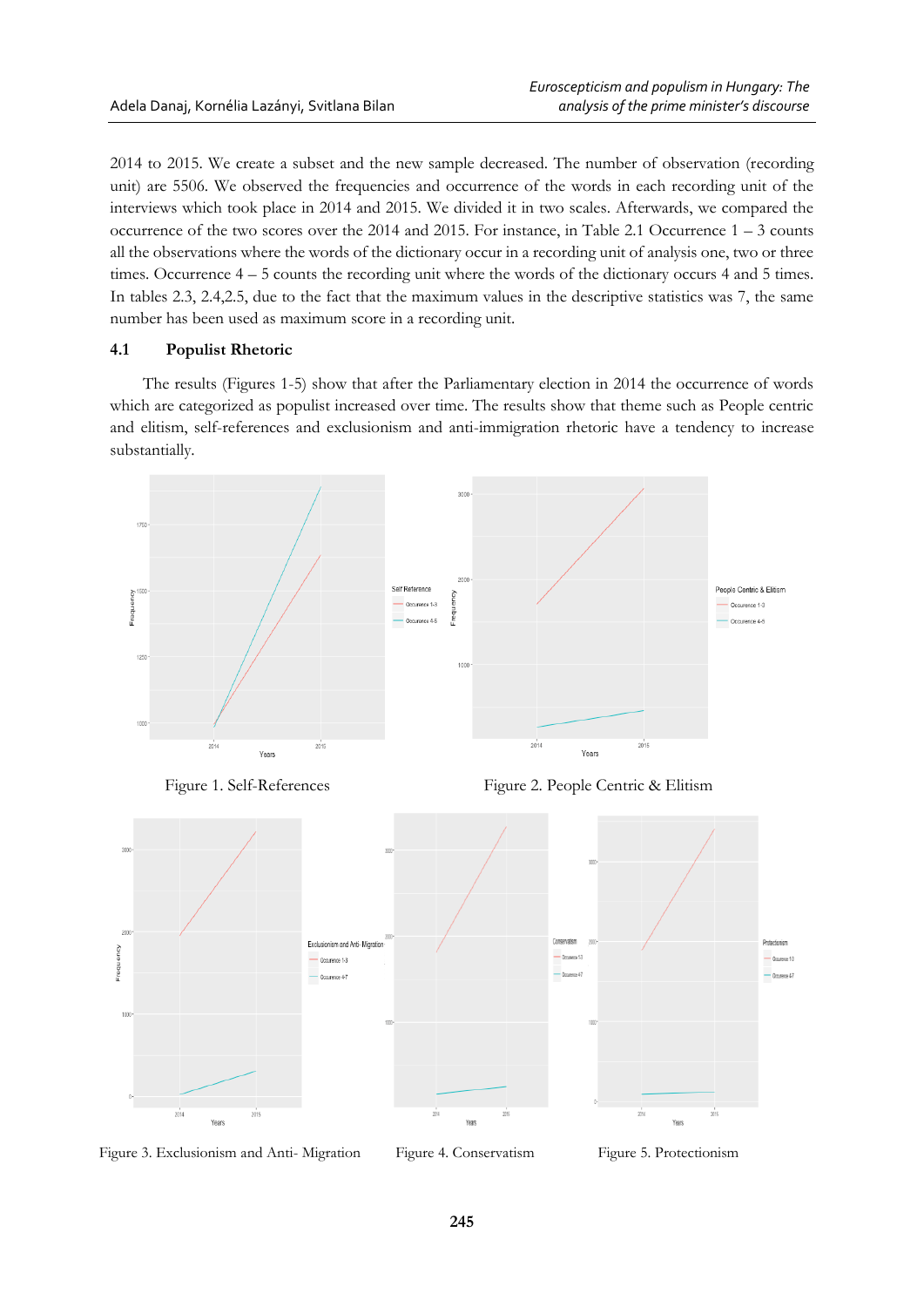## **4.2 Europe and Euro- Skepticism**

The results (Figures 6-7) show that also the Euro-Skeptic rhetoric has a general tendency to increase between 2014 and 2015. The substantive observation which has to be made is that negative rhetoric seems to prevail the general talk about European Union.



#### **4.3 Validity of the method**

In order to assess the validity of the quantitative thematic analysis with instrumental approach I checked through the literature available about populism and Euroscepticism the content validity. Specifically, we verified that my themes and search entry correspond to the general conceptualization and reflect the general agreement on the real meaning of the two phenomena of interest.

Quantitative text analysis does not involve human coders so the risk of misinterpretation and mistake is reduced.

## **5. CONCLUSION**

Measure populism and Euroscepticism it is not an easy task. Literature is quite divided on which method is the most appropriate to measure such a phenomenon. First, the literature disagrees on the definition of populism. Second, Euroscepticism is changing is meaning and it seems to be part of the populist rhetoric, or the opposite. Therefore, we argue, the two phenomena should not be observed and addressed separately.

This research is an attempt to show that, this can be done through quantitative text analysis for several reasons: thanks to the computerization of the process, a big amount of text can be analyzed across European countries, such as social media, newspapers, elite speeches, interviews, institutional material, allowing a comparison across countries. Moreover, the analysis is less costly then the classical content analysis and less time consuming. The limit of quantitative thematic is manly related to the dictionary. Since populism and euro skepticism are strongly related to the perception of the citizens consequently the strategic political populist discourse might be built on the cultural dimension. Therefore, the same categories and concepts might be interpreted differently by different researcher. To overcome this concern further methodological